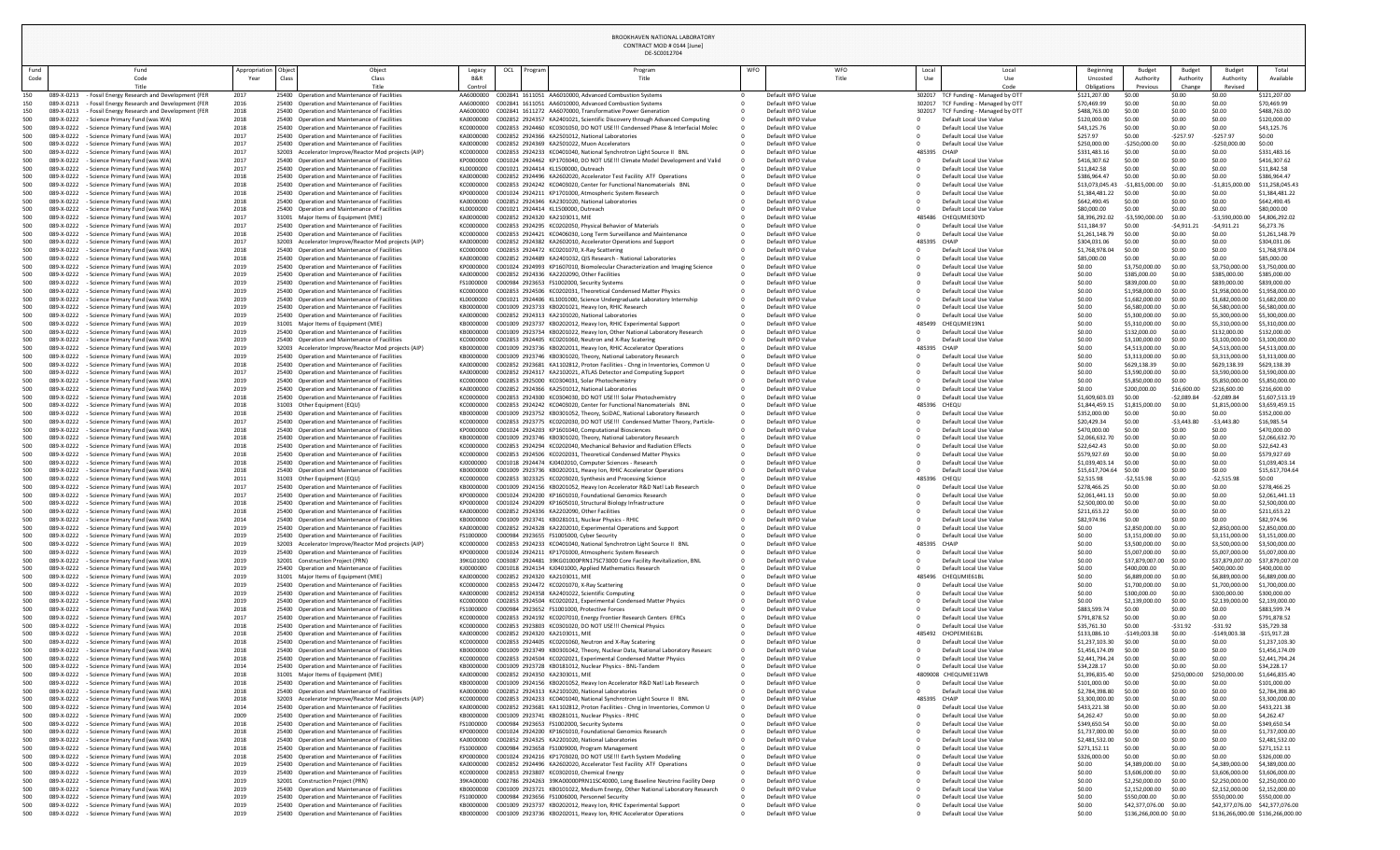## BROOKHAVEN NATIONAL LABORATORY CONTRACT MOD # 0144 [June]

|              |                          |                                                                              |                       |                        |                                                                                                       |                          |                                | DE-SC0012704                                                                                                                               |            |                                        |              |                                                    |                                                       |                                                 |                         |                                   |                                    |
|--------------|--------------------------|------------------------------------------------------------------------------|-----------------------|------------------------|-------------------------------------------------------------------------------------------------------|--------------------------|--------------------------------|--------------------------------------------------------------------------------------------------------------------------------------------|------------|----------------------------------------|--------------|----------------------------------------------------|-------------------------------------------------------|-------------------------------------------------|-------------------------|-----------------------------------|------------------------------------|
| Fund<br>Code |                          | Fund<br>Code                                                                 | Appropriation<br>Year | Object<br><b>Class</b> | Object<br>Class                                                                                       | Legacy<br><b>B&amp;R</b> | OCL<br>Prograi                 | Program<br>Title                                                                                                                           | <b>WFO</b> | <b>WFO</b><br>Title                    | Local<br>Use | Local<br>Use                                       | Beginning<br>Uncosted                                 | <b>Budget</b><br>Authority                      | Budget<br>Authority     | <b>Budget</b><br><b>Authority</b> | Total<br>Available                 |
|              |                          | Title                                                                        |                       |                        | Title                                                                                                 | Control                  |                                |                                                                                                                                            |            |                                        |              | Code                                               | Obligations                                           | Previous                                        | Change                  | Revised                           |                                    |
| 500<br>500   | 089-X-0222<br>089-X-0222 | - Science Primary Fund (was WA)<br>- Science Primary Fund (was WA)           | 2016<br>2018          |                        | 25400 Operation and Maintenance of Facilities<br>25400 Operation and Maintenance of Facilities        | KA0000000<br>FS1000000   |                                | C002852 2924380 KA2601020, National Laboratories<br>C000984 2923656 FS1006000, Personnel Security                                          |            | Default WFO Value<br>Default WFO Value |              | Default Local Use Value<br>Default Local Use Value | \$0.00<br>\$17,935.90                                 | \$200,000.00<br>\$0.00                          | \$0.00<br>\$0.00        | \$200,000.00<br>\$0.00            | \$200,000.00<br>\$17,935.90        |
| 500          | 089-X-0222               | - Science Primary Fund (was WA)                                              | 2018                  |                        | 25400 Operation and Maintenance of Facilities                                                         | KA0000000                |                                | C002852 2924314 KA2101030, University Service Accounts                                                                                     |            | Default WFO Value                      |              | Default Local Use Value                            | \$369,578.86                                          | \$0.00                                          | \$0.00                  | \$0.00                            | \$369,578.86                       |
| 500<br>500   | 089-X-0222<br>089-X-0222 | - Science Primary Fund (was WA)<br><b>Science Primary Fund (was WA)</b>      | 2018<br>2017          |                        | 25400 Operation and Maintenance of Facilities<br>31003 Other Equipment (EQU)                          | KC0000000<br>KB0000000   |                                | C002853 2924299 KC0304020, Physical Biosciences<br>C001009 2923736 KB0202011, Heavy Ion, RHIC Accelerator Operations                       |            | Default WFO Value<br>Default WFO Value | 485396 CHEQU | Default Local Use Value                            | \$2,048,670.3<br>\$847,197.70                         | \$0.00<br>\$0.00                                | \$0.00<br>\$0.00        | \$0.00<br>\$0.00                  | \$2,048,670.39<br>\$847,197.70     |
| 500          | 089-X-0222               | <b>Science Primary Fund (was WA)</b>                                         | 2017                  |                        | 25400 Operation and Maintenance of Facilities                                                         | KJ0000000                |                                | C001018 2924137 KJ0404000, Next Generation Networking for Science                                                                          |            | Default WFO Value                      |              | Default Local Use Value                            | \$249,396.49                                          | \$0.00                                          | \$0.00                  | \$0.00                            | \$249,396.49                       |
| 500          | 089-X-0222<br>089-X-0222 | <b>Science Primary Fund (was WA)</b>                                         | 2016                  |                        | 25400 Operation and Maintenance of Facilities                                                         | KA0000000                |                                | C002852 2924369 KA2501022, Muon Accelerators                                                                                               |            | Default WFO Value<br>Default WFO Value |              | Default Local Use Value                            | \$274,718.92                                          | $-5200,000.00$                                  | \$0.00                  | $-5200,000.00$                    | \$74,718.92                        |
| 500<br>500   | 089-X-0222               | <b>Science Primary Fund (was WA)</b><br><b>Science Primary Fund (was WA)</b> | 2017<br>2018          |                        | 25400 Operation and Maintenance of Facilities<br>25400 Operation and Maintenance of Facilities        | KP0000000<br>KA0000000   | C002852 2924320 KA2103011, MIE | C001024 2924216 KP1703020, DO NOT USE!!! Earth System Modeling                                                                             |            | Default WFO Value                      | 485493       | Default Local Use Value<br>CHOPEMIE61BM            | \$134,019.79<br>\$5,160,147.84                        | \$0.00<br>\$0.00                                | \$0.00<br>\$0.00        | \$0.00<br>\$0.00                  | \$134,019.79<br>\$5,160,147.84     |
| 500          | 089-X-0222               | - Science Primary Fund (was WA)                                              | 2018                  |                        | 32001 Construction Project (PRN)                                                                      | 39KA00000                |                                | C002786 2924263 39KA00000PRN11SC40000, Long Baseline Neutrino Facility Deep                                                                |            | Default WFO Value                      |              | Default Local Use Value                            | \$629,609.74                                          | \$0.00                                          | \$0.00                  | \$0.00                            | \$629,609.74                       |
| 500<br>500   | 089-X-0222<br>089-X-0222 | <b>Science Primary Fund (was WA)</b><br><b>Science Primary Fund (was WA)</b> | 2018<br>2018          |                        | 25400 Operation and Maintenance of Facilities<br>25400 Operation and Maintenance of Facilities        | KB0000000<br>KC0000000   |                                | C001009 2923733 KB0201021, Heavy Ion, RHIC Research<br>C002853 2923769 KC0201010, Structure Of Materials                                   |            | Default WFO Value<br>Default WFO Value |              | Default Local Use Value<br>Default Local Use Value | \$2,137,071.3<br>\$1,768,712.78                       | \$0.00<br>\$0.00                                | \$0.00<br>\$0.00        | \$0.00<br>\$0.00                  | \$2,137,071.38<br>\$1,768,712.78   |
| 500          | 089-X-0222               | <b>Science Primary Fund (was WA)</b>                                         | 2018                  |                        | 25400 Operation and Maintenance of Facilities                                                         | KL0000000                |                                | C001021 2924408 KL1003000, Visiting Faculty Program                                                                                        |            | Default WFO Value                      |              | Default Local Use Value                            | \$367,175.5                                           | \$0.00                                          | \$0.00                  | \$0.00                            | \$367,175.51                       |
| 500          | 089-X-0222               | <b>Science Primary Fund (was WA)</b>                                         | 2019                  |                        | 25400 Operation and Maintenance of Facilities                                                         | KJ0000000                |                                | C001018 2924476 KJ0403010, Computational Partnerships - SciDAC                                                                             |            | Default WFO Value                      |              | Default Local Use Value                            | \$0.00                                                | \$482,000.00                                    | \$0.00                  | \$482,000.0                       | \$482,000.00                       |
| 500<br>500   | 089-X-0222<br>089-X-0222 | <b>Science Primary Fund (was WA)</b><br><b>Science Primary Fund (was WA)</b> | 2019<br>2017          |                        | 25400 Operation and Maintenance of Facilities<br>25400 Operation and Maintenance of Facilities        | KC0000000<br>KA0000000   |                                | C002853 2924305 KC0406020, Accelerator and Detector Research<br>C002852 2924380 KA2601020, National Laboratories                           |            | Default WFO Value<br>Default WFO Value |              | Default Local Use Value<br>Default Local Use Value | \$0.00<br>\$0.00                                      | \$800,000.00<br>\$250,000.00                    | \$0.00<br>\$0.00        | \$800,000.00<br>\$250,000.00      | \$800,000.00<br>\$250,000.00       |
| 500          | 089-X-0222               | <b>Science Primary Fund (was WA)</b>                                         | 2019                  |                        | 25400 Operation and Maintenance of Facilities                                                         | KA0000000                |                                | C002852 2924327 KA2201090, Other Research                                                                                                  |            | Default WFO Value                      |              | Default Local Use Value                            | \$0.00                                                | \$726,000.00                                    | \$0.00                  | \$726,000.00                      | \$726,000.00                       |
| 500          | 089-X-0222               | - Science Primary Fund (was WA)                                              | 2018                  |                        | 25400 Operation and Maintenance of Facilities                                                         | KA0000000                |                                | C002852 2924358 KA2401022, Scientific Computing                                                                                            |            | Default WFO Value                      |              | Default Local Use Value                            | \$268,446.7                                           | \$0.00                                          | \$0.00                  | \$0.00<br>\$0.00                  | \$268,446.75                       |
| 500<br>500   | 089-X-0222<br>089-X-0222 | <b>Science Primary Fund (was WA)</b><br><b>Science Primary Fund (was WA)</b> | 2018<br>2018          |                        | 25400 Operation and Maintenance of Facilities<br>31001 Major Items of Equipment (MIE)                 | KP0000000<br>KA0000000   | C002852 2924320 KA2103011, MIE | C001024 2924204 KP1601050, Bioenergy Research Centers                                                                                      |            | Default WFO Value<br>Default WFO Value |              | Default Local Use Value<br>485496 CHEQUMIE61BL     | \$405,645.66<br>\$733,031.10                          | \$0.00<br>\$149,003.38                          | \$0.00<br>\$0.00        | \$149,003.                        | \$405,645.66<br>\$882,034.48       |
| 500          | 089-X-0222               | <b>Science Primary Fund (was WA)</b>                                         | 2018                  |                        | 25400 Operation and Maintenance of Facilities                                                         | KC000000C                |                                | C002853 2924192 KC0207010, Energy Frontier Research Centers EFRCs                                                                          |            | Default WFO Value                      |              | Default Local Use Value                            | \$1,490,000.00                                        | \$0.00                                          | \$0.00                  | \$0.00                            | \$1,490,000.00                     |
| 500<br>500   | 089-X-0222<br>089-X-0222 | <b>Science Primary Fund (was WA)</b><br><b>Science Primary Fund (was WA)</b> | 2018<br>2018          |                        | 25400 Operation and Maintenance of Facilities<br>25400 Operation and Maintenance of Facilities        | KB0000000<br>KA0000000   |                                | C001009 2923737 KB0202012, Heavy Ion, RHIC Experimental Support<br>C002852 2924380 KA2601020, National Laboratories                        |            | Default WFO Value<br>Default WFO Value |              | Default Local Use Value<br>Default Local Use Value | \$16,390,683.63 \$0.00<br>\$412,656.07                | \$0.00                                          | \$0.00<br>\$0.00        | \$0.00<br>\$0.00                  | \$16,390,683.63<br>\$412,656.07    |
| 500          | 089-X-0222               | <b>Science Primary Fund (was WA)</b>                                         | 2018                  |                        | 25400 Operation and Maintenance of Facilities                                                         | KL0000000                |                                | C001021 2924407 KL1002000, Community College Internship Program                                                                            |            | Default WFO Value                      |              | Default Local Use Value                            | \$105,987.27                                          | \$0.00                                          | \$0.00                  | \$0.00                            | \$105,987.27                       |
| 500          | 089-X-0222               | - Science Primary Fund (was WA)                                              | 2017                  |                        | 25400 Operation and Maintenance of Facilities                                                         | KC0000000                |                                | C002853 2923774 KC0202020, DO NOT USE!!! Experimental Condensed Matter Physi                                                               |            | Default WFO Value                      |              | Default Local Use Value                            | \$23,536.89                                           | \$0.00                                          | $-5154.66$              | $-$154.66$                        | \$23,382.23                        |
| 500          | 089-X-0222<br>089-X-0222 | - Science Primary Fund (was WA)<br><b>Science Primary Fund (was WA)</b>      | 2018<br>2018          |                        | 31003 Other Equipment (EQU)<br>25400 Operation and Maintenance of Facilities                          | KC0000000<br>KA0000000   |                                | C002853 2924233 KC0401040, National Synchrotron Light Source II BNL<br>C002852 2924368 KA2501021, LHC Accelerator Research                 |            | Default WFO Value<br>Default WFO Value | 485396 CHEQU | Default Local Use Value                            | \$32,163.46<br>\$38,519.35                            | $-51.61$<br>\$0.00                              | \$0.00<br>\$0.00        | $-51.61$<br>\$0.00                | \$32,161.85<br>\$38,519.35         |
| 500          | 089-X-0222               | <b>Science Primary Fund (was WA)</b>                                         | 2017                  |                        | 31003 Other Equipment (EQU)                                                                           | KB0000000                |                                | C001009 2923737 KB0202012, Heavy Ion, RHIC Experimental Support                                                                            |            | Default WFO Value                      | 485396 CHEQU |                                                    | \$152,638.3                                           | \$0.00                                          | \$0.00                  | \$0.00                            | \$152,638.30                       |
| 500          | 089-X-0222               | <b>Science Primary Fund (was WA)</b>                                         | 2017                  |                        | 25400 Operation and Maintenance of Facilities                                                         | KP0000000                |                                | C001024 2924203 KP1601040, Computational Biosciences                                                                                       |            | Default WFO Value                      |              | Default Local Use Value                            | \$23,025.1                                            | \$0.00                                          | \$0.00                  | \$0.00                            | \$23,025.11                        |
| 500<br>500   | 089-X-0222<br>089-X-0222 | <b>Science Primary Fund (was WA)</b><br><b>Science Primary Fund (was WA)</b> | 2018<br>2018          |                        | 25400 Operation and Maintenance of Facilities<br>32002 General Plant Projects (GPP)                   | KC0000000<br>KG0700000   |                                | C002853 2924233 KC0401040, National Synchrotron Light Source II BNL<br>C002925 2924416 KG0701000, Facilities and Infrastructure            |            | Default WFO Value<br>Default WFO Value |              | Default Local Use Value<br>Default Local Use Value | \$27,601,557.94 \$1.61<br>\$13,362,668.03 \$0.00      |                                                 | \$0.00<br>\$0.00        | \$1.61<br>\$0.00                  | \$27,601,559.55<br>\$13,362,668.03 |
| 500          | 089-X-0222               | <b>Science Primary Fund (was WA)</b>                                         | 2017                  |                        | 25400 Operation and Maintenance of Facilities                                                         | KJ0000000                |                                | C001018 2924476 KJ0403010, Computational Partnerships - SciDAC                                                                             |            | Default WFO Value                      |              | Default Local Use Value                            | \$364,107.69                                          | \$0.00                                          | \$0.00                  | \$0.00                            | \$364,107.69                       |
| 500          | 089-X-0222               | <b>Science Primary Fund (was WA)</b>                                         | 2018                  |                        | 25400 Operation and Maintenance of Facilities                                                         | FS1000000                |                                | C000984 2923654 FS1004000, Information Security                                                                                            |            | Default WFO Value                      |              | Default Local Use Value                            | \$215,192.50                                          | \$0.00                                          | \$0.00                  | \$0.00                            | \$215,192.50                       |
| 500<br>500   | 089-X-0222<br>089-X-0222 | <b>Science Primary Fund (was WA)</b><br><b>Science Primary Fund (was WA)</b> | 2019<br>2019          |                        | 25400 Operation and Maintenance of Facilities<br>25400 Operation and Maintenance of Facilities        | KC0000000<br>KA0000000   |                                | C002853 2923769 KC0201010, Structure Of Materials<br>C002852 2924489 KA2401032, QIS Research - National Laboratories                       |            | Default WFO Value<br>Default WFO Value |              | Default Local Use Value<br>Default Local Use Value | \$0.00<br>\$0.00                                      | \$3,519,000.00<br>\$167,350.00                  | \$0.00<br>\$0.00        | \$3,519,000.0<br>\$167,350.00     | \$3,519,000.00<br>\$167,350.00     |
| 500.         | 089-X-0222               | <b>Science Primary Fund (was WA)</b>                                         | 2019                  |                        | 25400 Operation and Maintenance of Facilities                                                         | KP0000000                |                                | C001024 2924203 KP1601040, Computational Biosciences                                                                                       |            | Default WFO Value                      |              | Default Local Use Value                            | \$0.00                                                | \$330,000.00                                    | \$0.00                  | \$330,000.00                      | \$330,000.00                       |
| 500          | 089-X-0222               | <b>Science Primary Fund (was WA)</b>                                         | 2019                  |                        | 25400 Operation and Maintenance of Facilities                                                         | KC0000000                |                                | C002853 2924233 KC0401040, National Synchrotron Light Source II BNL                                                                        |            | Default WFO Value                      |              | Default Local Use Value                            | \$0.00                                                | \$109,997,000.00 \$0.00                         |                         |                                   | \$109,997,000.00 \$109,997,000.00  |
| 500<br>500   | 089-X-0222<br>089-X-022. | <b>Science Primary Fund (was WA)</b><br><b>Science Primary Fund (was WA)</b> | 2019<br>2019          |                        | 32001 Construction Project (PRN)<br>25400 Operation and Maintenance of Facilities                     | 39KG01000<br>KA0000000   |                                | C003227 2924984 39KG01000PRN19SC71000, Science User Support Center, BNL<br>C002852 2924317 KA2102021, ATLAS Detector and Computing Support |            | Default WFO Value<br>Default WFO Value |              | Default Local Use Value<br>Default Local Use Value | \$0.00<br>\$0.00                                      | \$7,000,000.00 \$0.00<br>\$23,416,000.00 \$0.00 |                         | \$7,000,000.00<br>\$23,416,000.00 | \$7,000,000.00<br>\$23,416,000.00  |
| 500          | 089-X-0222               | - Science Primary Fund (was WA)                                              | 2019                  |                        | 31003 Other Equipment (EQU)                                                                           | KB0000000                |                                | C001009 2923736 KB0202011, Heavy Ion, RHIC Accelerator Operations                                                                          |            | Default WFO Value                      | 485396 CHEQU |                                                    | \$0.00                                                | \$1,849,000.00                                  | \$0.00                  | \$1,849,000.00                    | \$1,849,000.00                     |
| 500          | 089-X-0222               | - Science Primary Fund (was WA)                                              | 2019                  |                        | 25400 Operation and Maintenance of Facilities                                                         | KC0000000                |                                | C002853 2924294 KC0202040, Mechanical Behavior and Radiation Effects                                                                       |            | Default WFO Value                      |              | Default Local Use Value                            | \$0.00                                                | \$200,000.00                                    | \$0.00                  | \$200,000.00                      | \$200,000.00                       |
| 500<br>500   | 089-X-0222<br>089-X-0222 | <b>Science Primary Fund (was WA)</b><br><b>Science Primary Fund (was WA)</b> | 2019<br>2005          |                        | 25400 Operation and Maintenance of Facilities<br>25400 Operation and Maintenance of Facilities        | KA0000000<br>KA0000000   |                                | C002852 2924325 KA2201020, National Laboratories<br>C002852 2924317 KA2102021, ATLAS Detector and Computing Support                        |            | Default WFO Value<br>Default WFO Value |              | Default Local Use Value<br>Default Local Use Value | \$0.00<br>\$0.00                                      | \$5,321,000.00<br>\$629,138.39                  | \$10,000.<br>\$0.00     | \$5,331,000.00<br>\$629,138.39    | \$5,331,000.00<br>\$629,138.39     |
| 500          | 089-X-0222               | <b>Science Primary Fund (was WA)</b>                                         | 2017                  |                        | 25400 Operation and Maintenance of Facilities                                                         | KC0000000                |                                | C002853 2924305 KC0406020, Accelerator and Detector Research                                                                               |            | Default WFO Value                      |              | Default Local Use Value                            | \$117,489.7                                           | \$0.00                                          | \$0.00                  | \$0.00                            | \$117,489.73                       |
| 500          | 089-X-0222               | Science Primary Fund (was WA)                                                | 2017                  |                        | 25400 Operation and Maintenance of Facilities                                                         | KC0000000                |                                | C002853 2924447 KC0213010, Computational Materials Sciences                                                                                |            | Default WFO Value                      |              | Default Local Use Value                            | \$1,955,071.95                                        | \$0.00                                          | \$0.00                  | \$0.00                            | \$1,955,071.95                     |
| 500<br>500   | 089-X-0222<br>089-X-0222 | <b>Science Primary Fund (was WA)</b><br><b>Science Primary Fund (was WA)</b> | 2005<br>2017          |                        | 25400 Operation and Maintenance of Facilities<br>25400 Operation and Maintenance of Facilities        | KA0000000<br>KA0000000   |                                | C002852 2923681 KA1102812, Proton Facilities - Chng in Inventories, Common U<br>C002852 2924363 KA2403013, Other Projects                  |            | Default WFO Value<br>Default WFO Value |              | Default Local Use Value<br>Default Local Use Value | \$108,955.69<br>\$154,484.87                          | $-$ \$629,138.3<br>\$0.00                       | \$0.00<br>\$0.00        | $-$ \$629,138.<br>\$0.00          | -\$520,182.70<br>\$154,484.87      |
| 500          | 089-X-0222               | <b>Science Primary Fund (was WA)</b>                                         | 2018                  |                        | 25400 Operation and Maintenance of Facilities                                                         | KC0000000                |                                | C002853 2924305 KC0406020, Accelerator and Detector Research                                                                               |            | Default WFO Value                      |              | Default Local Use Value                            | \$800,000.00                                          | \$0.00                                          | $-52,498.4$             | -\$2,498.41                       | \$797,501.59                       |
| 500          | 089-X-0222               | <b>Science Primary Fund (was WA)</b>                                         | 2018                  |                        | 25400 Operation and Maintenance of Facilities                                                         | KA0000000                |                                | C002852 2924366 KA2501012, National Laboratories                                                                                           |            | Default WFO Value                      |              | Default Local Use Value                            | \$20,000.00                                           | \$0.00                                          | \$0.00                  | \$0.00                            | \$20,000.00                        |
| 500<br>500   | 089-X-0222<br>089-X-0222 | <b>Science Primary Fund (was WA)</b><br><b>Science Primary Fund (was WA)</b> | 2017<br>2017          |                        | 32003 Accelerator Improve/Reactor Mod projects (AIP)<br>25400 Operation and Maintenance of Facilities | KB0000000<br>KA0000000   |                                | C001009 2923736 KB0202011, Heavy Ion, RHIC Accelerator Operations<br>C002852 2924382 KA2602010, Accelerator Operations and Support         |            | Default WFO Value<br>Default WFO Value | 485395 CHAIP | Default Local Use Value                            | \$1,170,117.6<br>\$2,088.07                           | \$0.00<br>\$0.00                                | \$0.00<br>\$0.00        | \$0.00<br>\$0.00                  | \$1,170,117.68<br>\$2,088.07       |
| 500          | 089-X-0222               | <b>Science Primary Fund (was WA)</b>                                         | 2018                  |                        | 25400 Operation and Maintenance of Facilities                                                         | KB0000000                |                                | C001009 2923755 KB0401022, Low Energy, Other National Laboratory Research                                                                  |            | Default WFO Value                      |              | Default Local Use Value                            | \$257,253.17                                          | \$0.00                                          | \$0.00                  | \$0.00                            | \$257,253.17                       |
| 500          | 089-X-0222               | - Science Primary Fund (was WA)                                              | 2018                  |                        | 25400 Operation and Maintenance of Facilities<br>25400 Operation and Maintenance of Facilities        | KC0000000                |                                | C002853 2924193 KC0307010, Energy Frontier Research Centers EFRCs<br>C000984 2923655 FS1005000, Cyber Security                             |            | Default WFO Value<br>Default WFO Value |              | Default Local Use Value                            | \$1,812,764.94                                        | \$0.00                                          | \$0.00<br>\$0.00        | \$0.00<br>\$508,268.60            | \$1,812,764.94<br>\$508,268.60     |
| 500<br>00    | 089-X-0222<br>089-X-0222 | <b>Science Primary Fund (was WA)</b><br>- Science Primary Fund (was WA)      | 2016<br>2019          |                        | 25400 Operation and Maintenance of Facilities                                                         | FS1000000<br>KC000000C   |                                | C002853 2924299 KC0304020, Physical Biosciences                                                                                            |            | Default WFO Value                      |              | Default Local Use Value<br>Default Local Use Value | \$0.00<br>\$0.00                                      | \$508,268.60<br>\$2,560,000.00                  | \$0.00                  | \$2,560,000.0                     | \$2,560,000.00                     |
| 500          | 089-X-0222               | - Science Primary Fund (was WA)                                              | 2019                  |                        | 25400 Operation and Maintenance of Facilities                                                         | KJ0000000                |                                | C001018 2924474 KJ0402010, Computer Sciences - Research                                                                                    |            | Default WFO Value                      |              | Default Local Use Value                            | \$0.00                                                | \$543,000.00                                    | \$0.00                  | \$543,000.00                      | \$543,000.00                       |
| 500          | 089-X-0222               | - Science Primary Fund (was WA)<br>- Science Primary Fund (was WA)           | 2019<br>2019          |                        | 25400 Operation and Maintenance of Facilities<br>25400 Operation and Maintenance of Facilities        | FS1000000                |                                | C000984 2923652 FS1001000, Protective Forces<br>C002852 2924355 KA2401012, National Laboratories                                           |            | Default WFO Value<br>Default WFO Value |              | Default Local Use Value<br>Default Local Use Value | \$0.00                                                | \$6,790,000.00<br>\$3,450,000.00                | \$0.00<br>-\$250,000.00 | \$6,790,000.00<br>\$3,200,000.00  | \$6,790,000.00<br>\$3,200,000.00   |
| 500          | 089-X-0222               | - Science Primary Fund (was WA)                                              | 2019                  |                        | 25400 Operation and Maintenance of Facilities                                                         | KC0000000                |                                | C002853 3023325 KC0203020, Synthesis and Processing Science                                                                                |            | Default WFO Value                      |              | Default Local Use Value                            | \$0.00                                                | \$1,652,000.00                                  | \$0.00                  | \$1,652,000.00                    | \$1,652,000.00                     |
|              | 089-X-0222               | <b>Science Primary Fund (was WA)</b>                                         | 2019                  |                        | 25400 Operation and Maintenance of Facilities                                                         | FS1000000                |                                | C000984 2923657 FS1007000, Material Control and Accountability                                                                             |            | Default WFO Value                      |              | Default Local Use Value                            | \$0.00                                                | \$662,000.00                                    | \$0.00                  | \$662,000.00                      | \$662,000.00                       |
| 500          | 089-X-0222<br>089-X-0222 | - Science Primary Fund (was WA)<br><b>Science Primary Fund (was WA)</b>      | 2017<br>2011          |                        | 25400 Operation and Maintenance of Facilities<br>25400 Operation and Maintenance of Facilities        | KP0000000<br>KP0000000   |                                | C001024 2924209 KP1605010, Structural Biology Infrastructure<br>C001024 2924206 KP1602020, Radiobiology                                    |            | Default WFO Value<br>Default WFO Value |              | Default Local Use Value<br>Default Local Use Value | \$583,204.96<br>\$5,187.28                            | \$0.00<br>\$0.00                                | \$0.00<br>\$0.00        | \$0.00<br>\$0.00                  | \$583,204.96<br>\$5,187.28         |
| 00           | 089-X-0222               | - Science Primary Fund (was WA)                                              | 2018                  |                        | 25400 Operation and Maintenance of Facilities                                                         | FS1000000                |                                | C000984 2923655 FS1005000, Cyber Security                                                                                                  |            | Default WFO Value                      |              | Default Local Use Value                            | \$2,856,948.2                                         | \$0.00                                          | \$0.00                  | \$0.00                            | \$2,856,948.29                     |
| 500          | 089-X-0222               | · Science Primary Fund (was WA)                                              | 2018                  |                        | 25400 Operation and Maintenance of Facilities                                                         | KJ0000000                |                                | C001018 2924516 KJ0403040, Computational Partnerships - Collaboratories                                                                    |            | Default WFO Value                      |              | Default Local Use Value                            | \$129,655.71                                          | \$0.00                                          | \$0.00                  | \$0.00                            | \$129,655.71                       |
| 500<br>500   | 089-X-0222<br>089-X-0222 | <b>Science Primary Fund (was WA)</b><br><b>Science Primary Fund (was WA)</b> | 2018<br>2014          |                        | 25400 Operation and Maintenance of Facilities<br>25400 Operation and Maintenance of Facilities        | KC0000000<br>KC0000000   |                                | C002853 3023325 KC0203020, Synthesis and Processing Science<br>C002853 2923794 KC0281013, BNL-NSLS                                         |            | Default WFO Value<br>Default WFO Value |              | Default Local Use Value<br>Default Local Use Value | \$1,132,536.99<br>\$165,193.55                        | \$0.00<br>\$0.00                                | \$0.00<br>\$0.00        | \$0.00<br>\$0.00                  | \$1,132,536.99<br>\$165,193.55     |
|              | 089-X-0222               | <b>Science Primary Fund (was WA)</b>                                         | 2017                  |                        | 25400 Operation and Maintenance of Facilities                                                         | KB0000000                |                                | C001009 2923752 KB0301052, Theory, SciDAC, National Laboratory Research                                                                    |            | Default WFO Value                      |              | Default Local Use Value                            | \$203,265.87                                          | \$0.00                                          | \$0.00                  | \$0.00                            | \$203,265.87                       |
| 00           | 089-X-0222               | <b>Science Primary Fund (was WA)</b>                                         | 2018                  |                        | 31003 Other Equipment (EQU)                                                                           | KB0000000                |                                | C001009 2923737 KB0202012, Heavy Ion, RHIC Experimental Support                                                                            |            | Default WFO Value                      | 485396 CHEQU |                                                    | \$1,200,000.00                                        | \$0.00                                          | \$0.00                  | \$0.00                            | \$1,200,000.00                     |
| 500<br>500   | 089-X-0222<br>089-X-0222 | - Science Primary Fund (was WA)<br>- Science Primary Fund (was WA)           | 2018<br>2018          |                        | 31003 Other Equipment (EQU)<br>25400 Operation and Maintenance of Facilities                          | KB0000000<br>KC0000000   |                                | C001009 2923736 KB0202011, Heavy Ion, RHIC Accelerator Operations<br>C002853 2923807 KC0302010, Chemical Energy                            |            | Default WFO Value<br>Default WFO Value | 485396 CHEQU | Default Local Use Value                            | \$824,000.00<br>\$2,035,609.0                         | \$0.00<br>\$0.00                                | \$0.00<br>\$0.00        | \$0.00<br>\$0.00                  | \$824,000.00<br>\$2,035,609.08     |
| 500          | 089-X-0222               | - Science Primary Fund (was WA)                                              | 2015                  |                        | 25400 Operation and Maintenance of Facilities                                                         | KA0000000                |                                | C002852 2924313 KA2101020, National Laboratories                                                                                           |            | Default WFO Value                      |              | 485474 CHOPEMIE30YD                                | \$28,201.08                                           | \$0.00                                          | \$0.00                  | \$0.00                            | \$28,201.08                        |
| 500          | 089-X-0222               | <b>Science Primary Fund (was WA)</b>                                         | 2016                  |                        | 25400 Operation and Maintenance of Facilities                                                         | KP0000000                |                                | C001024 2924205 KP1602010, Radiochemistry and Imaging Instrumentation                                                                      |            | Default WFO Value                      |              | Default Local Use Value                            | \$3,933.57                                            | \$0.00                                          | \$0.00                  | \$0.00                            | \$3,933.57<br>\$0.00               |
| 00<br>500    | 089-X-0222<br>089-X-0222 | Science Primary Fund (was WA)<br><b>Science Primary Fund (was WA)</b>        | 2016<br>2018          |                        | 25400 Operation and Maintenance of Facilities<br>32003 Accelerator Improve/Reactor Mod projects (AIP) | KJ0000000<br>KB0000000   |                                | C001018 2924135 KJ0402000, Computer Sciences Research<br>C001009 2923736 KB0202011, Heavy Ion, RHIC Accelerator Operations                 |            | Default WFO Value<br>Default WFO Value | 485395 CHAIP | Default Local Use Value                            | \$1,922.92<br>\$2,440,000.0                           | -\$1,922.92<br>\$0.00                           | \$0.00<br>\$0.00        | $-$1,922.9$<br>\$0.00             | \$2,440,000.00                     |
| 500          | 089-X-0222               | <b>Science Primary Fund (was WA)</b>                                         | 2018                  |                        | 25400 Operation and Maintenance of Facilities                                                         | FS1000000                |                                | C000984 2923657 FS1007000, Material Control and Accountability                                                                             |            | Default WFO Value                      |              | Default Local Use Value                            | \$602,807.81                                          | \$0.00                                          | \$0.00                  | \$0.00                            | \$602,807.81                       |
|              | 089-X-0222               | <b>Science Primary Fund (was WA)</b>                                         | 2018                  |                        | 25400 Operation and Maintenance of Facilities                                                         | KC0000000                |                                | C002853 2924447 KC0213010, Computational Materials Sciences                                                                                |            | Default WFO Value                      |              | Default Local Use Value                            | \$2,875,000.0                                         | \$0.00                                          | \$0.00                  | \$0.00                            | \$2,875,000.00                     |
| 500<br>500   | 089-X-0222<br>089-X-0222 | - Science Primary Fund (was WA)<br><b>Science Primary Fund (was WA)</b>      | 2019<br>2019          |                        | 25400 Operation and Maintenance of Facilities<br>31001 Major Items of Equipment (MIE)                 | KJ0000000<br>KA0000000   | C002852 2924320 KA2103011, MIE | C001018 2924516 KJ0403040, Computational Partnerships - Collaboratories                                                                    |            | Default WFO Value<br>Default WFO Value |              | Default Local Use Value<br>485498 CHEQUMIE61BM     | \$0.00<br>\$0.00                                      | \$165,000.00<br>\$23,520,000.00 \$0.00          | \$0.00                  | \$165,000.00<br>\$23,520,000.0    | \$165,000.00<br>\$23,520,000.00    |
| 500          | 089-X-0222               | <b>Science Primary Fund (was WA)</b>                                         | 2019                  |                        | 25400 Operation and Maintenance of Facilities                                                         | KB0000000                |                                | C001009 2923749 KB0301042, Theory, Nuclear Data, National Laboratory Researc                                                               |            | Default WFO Value                      |              | Default Local Use Value                            | \$0.00                                                | \$3,958,000.00                                  | \$0.00                  | \$3,958,000.00                    | \$3,958,000.00                     |
| 500          | 089-X-0222               | <b>Science Primary Fund (was WA)</b>                                         | 2019                  |                        | 25400 Operation and Maintenance of Facilities                                                         | FS1000000                |                                | C000984 2923658 FS1009000, Program Management                                                                                              |            | Default WFO Value                      |              | Default Local Use Value                            | \$0.00                                                | \$697,000.00                                    | \$0.00                  | \$697,000.00                      | \$697,000.00                       |
| 500<br>500   | 089-X-0222<br>089-X-0222 | <b>Science Primary Fund (was WA)</b><br><b>Science Primary Fund (was WA)</b> | 2019<br>2019          |                        | 25400 Operation and Maintenance of Facilities<br>25400 Operation and Maintenance of Facilities        | KP0000000<br>KC0000000   |                                | C001024 2924995 KP1703000, Earth and Environmental Systems Modeling<br>C002853 2924242 KC0403020, Center for Functional Nanomaterials BNL  |            | Default WFO Value<br>Default WFO Value |              | Default Local Use Value<br>Default Local Use Value | \$0.00<br>\$0.00                                      | \$441,000.00<br>\$20,331,000.00                 | \$0.00<br>\$0.00        | \$441,000.00<br>\$20,331,000.0    | \$441,000.00<br>\$20,331,000.00    |
|              | 089-X-0222               | Science Primary Fund (was WA)                                                | 2019                  |                        | 25400 Operation and Maintenance of Facilities                                                         | KA0000000                |                                | C002852 2924346 KA2301020, National Laboratories                                                                                           |            | Default WFO Value                      |              | Default Local Use Value                            | \$0.00                                                | \$1,250,000.00                                  | -\$50,000.              | \$1,200,000.00                    | \$1,200,000.00                     |
| 500          | 089-X-0222               | <b>Science Primary Fund (was WA)</b>                                         | 2018                  |                        | 25400 Operation and Maintenance of Facilities                                                         | KL0000000                |                                | C001021 2924406 KL1001000, Science Undergraduate Laboratory Internship                                                                     |            | Default WFO Value                      |              | Default Local Use Value                            | \$513,683.2                                           | \$0.00                                          | \$0.00                  | \$0.00                            | \$513,683.24                       |
| 500<br>500   | 089-X-0222<br>089-X-0222 | - Science Primary Fund (was WA)<br><b>Science Primary Fund (was WA)</b>      | 2018<br>2016          |                        | 25400 Operation and Maintenance of Facilities<br>31003 Other Equipment (EQU)                          | KJ0000000<br>FS1000000   |                                | C001018 2924134 KJ0401000, Applied Mathematics Research<br>C000984 2923655 FS1005000, Cyber Security                                       |            | Default WFO Value<br>Default WFO Value | 485396 CHEQU | Default Local Use Value                            | \$400,000.00<br>\$508,268.60                          | \$0.00<br>-\$508,268.60                         | \$0.00<br>\$0.00        | \$0.00<br>-\$508,268.6'           | \$400,000.00<br>\$0.00             |
| 500          | 089-X-0222               | - Science Primary Fund (was WA)                                              | 2018                  |                        | 25400 Operation and Maintenance of Facilities                                                         | KA0000000                |                                | C002852 2924371 KA2501032, National Laboratories                                                                                           |            | Default WFO Value                      |              | Default Local Use Value                            | \$1,007,519.74                                        | \$0.00                                          | $-56.20$                | $-56.20$                          | \$1,007,513.54                     |
| 500          | 089-X-0222               | <b>Science Primary Fund (was WA)</b>                                         | 2018                  |                        | 25400 Operation and Maintenance of Facilities                                                         | KJ0000000                |                                | C001018 2924476 KJ0403010, Computational Partnerships - SciDAC                                                                             |            | Default WFO Value                      |              | Default Local Use Value                            | \$246,000.00                                          | \$0.00                                          | \$0.00                  | \$0.00                            | \$246,000.00                       |
|              |                          | 500 089-X-0222 - Science Primary Fund (was WA)                               |                       |                        | 2015 25400 Operation and Maintenance of Facilities                                                    |                          |                                | KC0000000 C002853 2924232 KC0401030, National Synchrotron Light Source BNL                                                                 |            | 0 Default WFO Value                    |              | 0 Default Local Use Value                          | $$0.65$ - $$0.65$ - $$215.82$ - $$216.47$ - $$215.82$ |                                                 |                         |                                   |                                    |